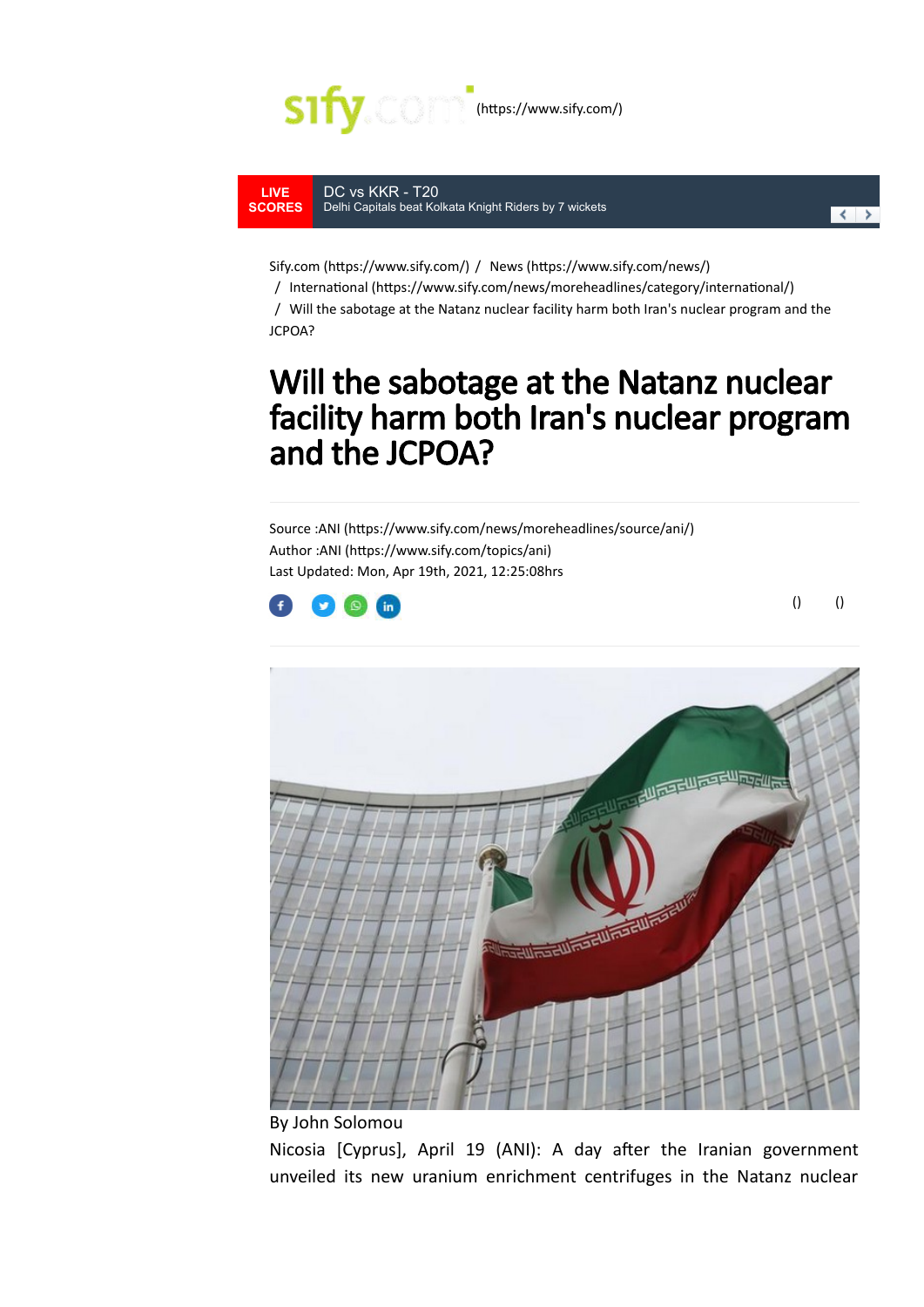plant, on April 11 the facility was sabotaged by an explosion causing damage both to the central power and the emergency power cable as well as to an unknown number of centrifuges in the facility.

> Although the Israeli government did not officially admit that it carried out the sabotage, it is apparent that Israel decided to take matters into its own hands and effectively slow down the Iranian nuclear efforts. Another possible target of the sabotage was to scuttle the talks carried out in Vienna

aimed at reviving the 2015 nuclear accord with Iran called the Joint Comprehensive Plan of Action (JCPOA).

The meeting in Vienna involves senior diplomats from Iran, Britain, China, France, Germany and Russia, under the chairmanship of the European Union. US officials are staying at another hotel in Vienna, as the previous US President Donald Trump withdrew from the accord in 2018. President Joe Biden, who took office in January, has said he's willing to re-enter the nuclear deal.

The talks between Iran and the US are indirect, as Iran insisted that sanctions should be lifted before the agreement is renewed, while the US wants Iran to agree on the JCPOA and then lift sanctions. The diplomats of the five powers are trying to find a way out of this problem.

It is not the first time that the Natanz uranium enrichment facility has been sabotaged. In 2007 in a joint Israeli-US cyberattack, a malicious computer virus called Stuxnet was inserted in the plant's systems and destroyed a big number of centrifuges.

Also, in July 2020 there was an explosion in the facility damaging an unspecified number of centrifuges, while last November Iran's chief nuclear scientist Mohsen Fakhrizadeh was killed by a gun operated by artificial intelligence. Tehran blamed Israel for all these attacks.

It is recalled that Israeli Prime Minister Benjamin Netanyahu has repeatedly said that he would never allow Tehran to obtain nuclear weapons.

Israeli public radio, citing unnamed intelligence sources, reported that the explosion at Natanz was a sabotage operation carried out by the Mossad spy agency. As there was press speculation that the attack had received the green light from the Biden Administration, White House Press Secretary Jen Psaki emphatically stressed: "The US was not involved in any manner" and added: "We have nothing to add to speculation about causes or the impacts."

Reacting to the incident, Ali-Akbar Salehi, head of the Atomic Energy Organization of Iran, described the blackout as "nuclear terrorism."